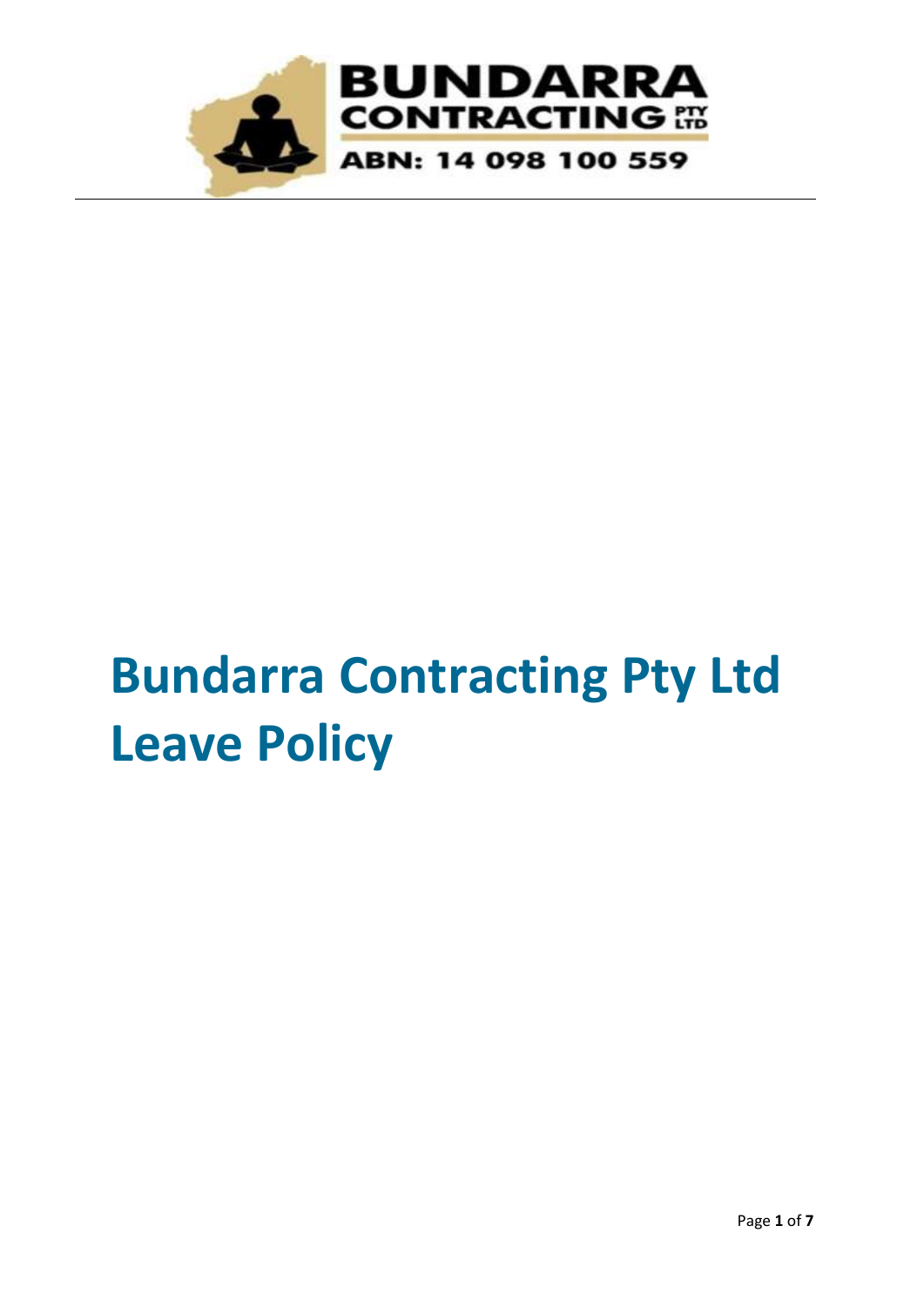

#### **HISTORY OF AMENDMENTS**

| <b>Version</b> | Date       | Author                 | <b>Description of Change</b> |
|----------------|------------|------------------------|------------------------------|
|                | 04/05/2017 | Bundarra               | <b>First Edition</b>         |
|                |            | <b>Contracting Pty</b> |                              |
|                |            | Ltd                    |                              |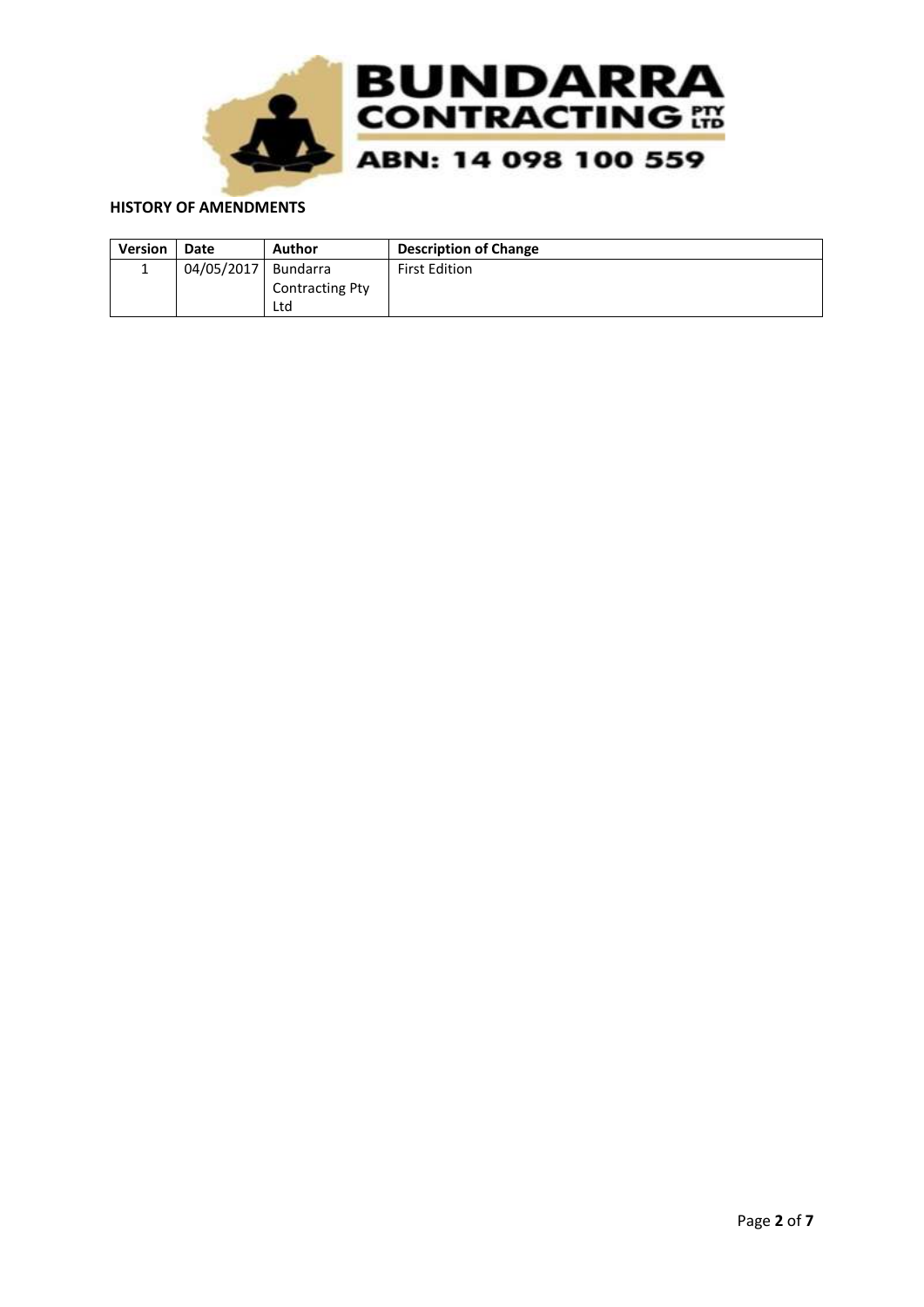

# **Leave Policy**

# **1. Purpose**

- 1.1 Bundarra's Leave Policy provides the policy for staff taking annual leave, personal/carers' leave, unpaid carers' leave, bereavement leave, community service leave and long service leave.
- 1.2 Bundarra's Leave Policy aims to ensure that all employees are aware of the requirements for notification and documentary evidence for taking a period of leave. It also provides guidelines that Bundarra will use to administer these policies.
- 1.3 Bundarra encourages all employees to establish a balance between their working and personal lives and flexible workplace practices. Effective leave management, including leave liability, is critical to the operation of Bundarra.
- 1.4 This policy outlines Bundarra's expectations for the taking of paid and unpaid leave.

# **2. Scope**

- 2.1 This policy applies to all employees of Bundarra; however, some entitlements will not apply to casual employees. This policy does not apply to other workers, such as contractors or volunteers.
- 2.2 This policy is not incorporated into and does not form part of any employee's contract of employment. This policy also does not create any enforceable rights for employees.
- 2.3 This policy is not intended to override the terms of the applicable legislation, award or contract of employment that may apply to an employee.

#### **3. Annual Leave**

- 3.1 Annual leave entitlements are provided in accordance with the National Employment Standards (NES) and relevant award.
- 3.2 In the interest of employee wellbeing, Bundarra encourages employees to take their annual leave annually.
- 3.3 The following procedure applies to annual leave:
	- (a) Annual leave is to be taken for a period agreed between the employee and Bundarra. Bundarra will not unreasonably refuse a request for annual leave from the employee. However, authorisation is discretionary and subject to the operational requirements of the workplace.
	- (b) Employees must complete a Leave Application Form which may be approved by their supervisor. The completed Leave Application Form should be submitted to the supervisor a minimum of four weeks prior to the planned leave;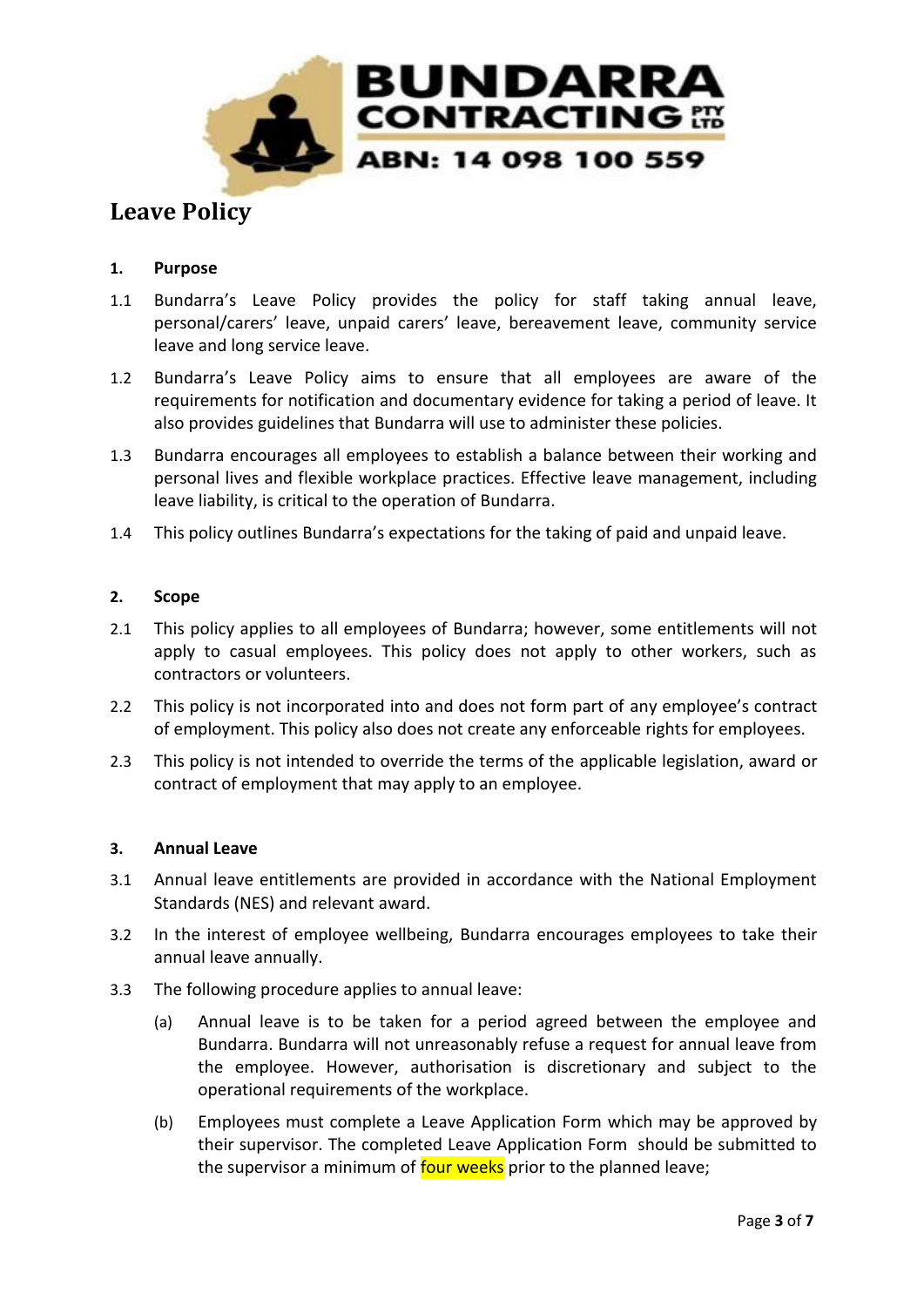

- (c) Applications for urgent leave due to unforeseen circumstances may be approved at the discretion of the employee's supervisor. If urgent leave is approved, the employee must submit a Leave Application Form immediately upon return to work.
- 3.4 Bundarra may direct employees to take leave in accordance with the *Fair Work Act 2009* (Cth) or any applicable award.
- 3.5 Upon termination with Bundarra, employees will be paid all accrued annual leave as at the date of termination. An employee may not apply for leave during his/her notice period, unless otherwise approved by Bundarra.
- 3.6 This clause does not apply to casual employees.

# **4. Personal/Carer's Leave**

- 4.1 Personal/carer's leave entitlements are provided in accordance with the NES and the relevant award. Personal/carer's leave can either be taken as sick leave or carer's leave.
- 4.2 Casual employees are not entitled to paid personal/carer's leave.

#### **5. Paid Personal/Carer's Leave**

- 5.1 In order to access an entitlement to paid personal/carer's leave, an employee must do the following:
	- (a) As soon as reasonably practicable, employees must notify their supervisor by telephone that they will be absent from work and the reason for their absence (i.e. sick or carer's leave) and the length of time they expect to be away from work. Specifically:
		- If the employee has a scheduled flight booked to site, the employee should make reasonable endeavours to notify their supervisor by no later than 4pm the day prior to the scheduled flight.
		- If the employee is onsite, the employee must notify their supervisor no later than 2 hours before the employee's rostered commencement time.
		- In situations where the supervisor is not available at the time of the notification, a message may be left with [specify the alternative person].
		- Employees are expected to telephone their supervisor themselves and other methods of communication such as text message or email will not be acceptable unless the specified method cannot be followed in the circumstances.
	- (b) Provide proof to satisfy a reasonable person:
		- Absences of more than one day require a medical certificate.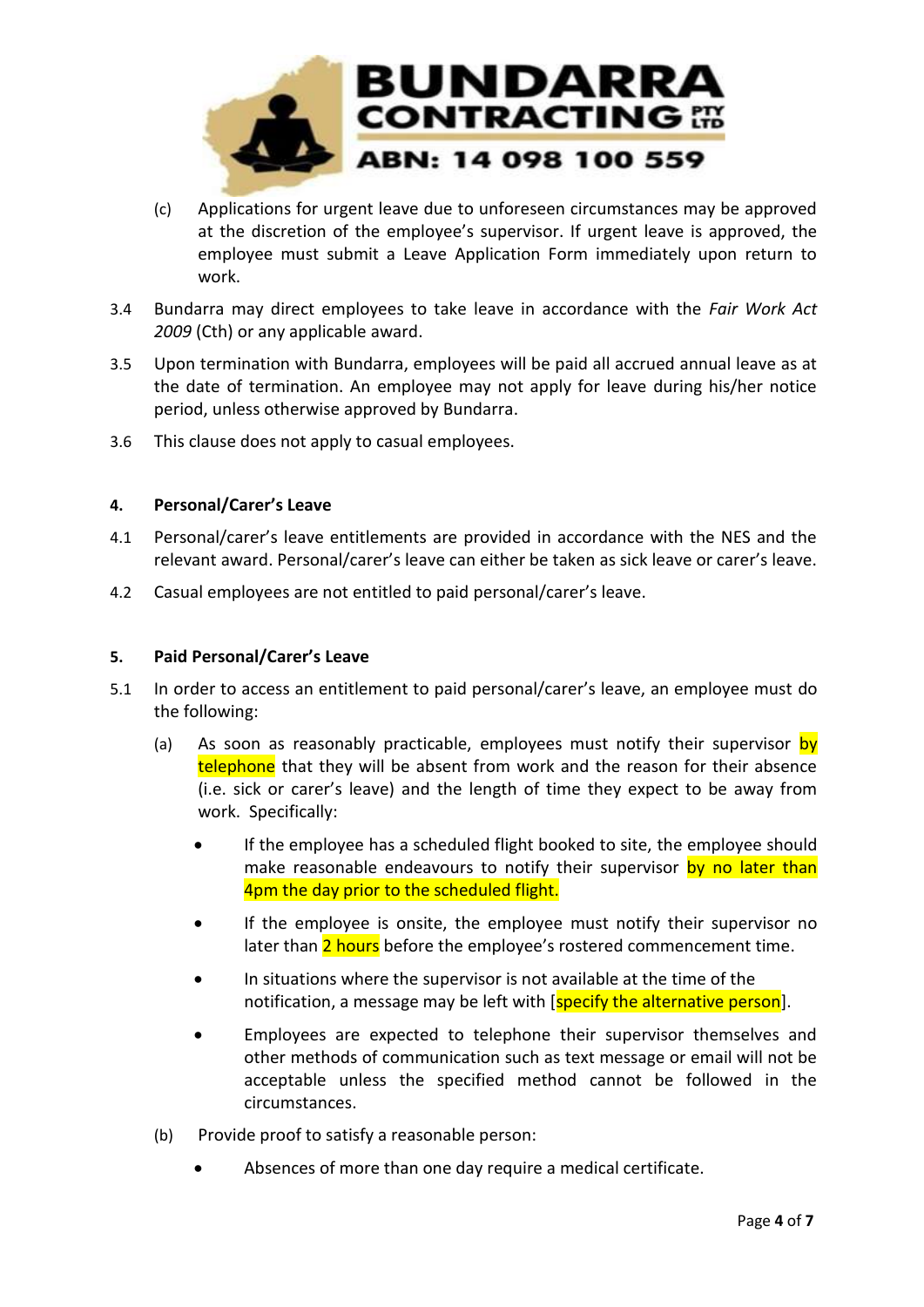

- A medical certificate may also be requested for one day at the supervisor's discretion.
- Absences for any Friday or Monday taken as sick leave, require a medical certificate unless Bundarra specifically requests otherwise.
- (c) If the employee has/will taken more than one day of personal leave, the employee should telephone their supervisor by 4pm the day before the employee expects to return to work, to confirm their return.
- (d) Upon return to work, employees must provide their supervisor with a completed Leave Application Form.
- 5.2 For the purpose of sick leave, Bundarra considers that a current certificate from a medical practitioner dated at the time of the absence and stating the duration of the absence satisfies the proof requirements. If a medical certificate is not reasonably practicable, then the employee must provide a statutory declaration stating the reasons for the absence and the expected duration of the absence.
	- (a) The medical certificate or statutory declaration must be provided to the employee's supervisor on the day the employee returns to work.
- 5.3 For the purpose of carer's leave, reasonable proof includes:
	- (a) In the case of illness or injury of a member of the employee's immediate family or household:
		- A current certificate from a medical practitioner dated at the time of the absence and stating the duration of the absence indicating that the member had a personal illness or injury during the period of leave; or
		- A statutory declaration which includes a statement that the employee required the leave to provide care or support to an immediate family or household member because of a personal illness or injury.
		- The medical certificate or statutory declaration must be provided to the employee's supervisor on the day the employee returns to work.
	- (b) In the case of an unexpected emergency, a statutory declaration which includes a statement that the employee was required the leave to provide care or support to an immediate family or household member because of an unexpected emergency affecting that person.
- 5.4 Bundarra may also request reasonable proof of the relationship if an employee is accessing carer's leave.
- 5.5 In applying this policy, Bundarra will take into account extraordinary circumstances where it is not possible to comply with the notice or evidence requirements.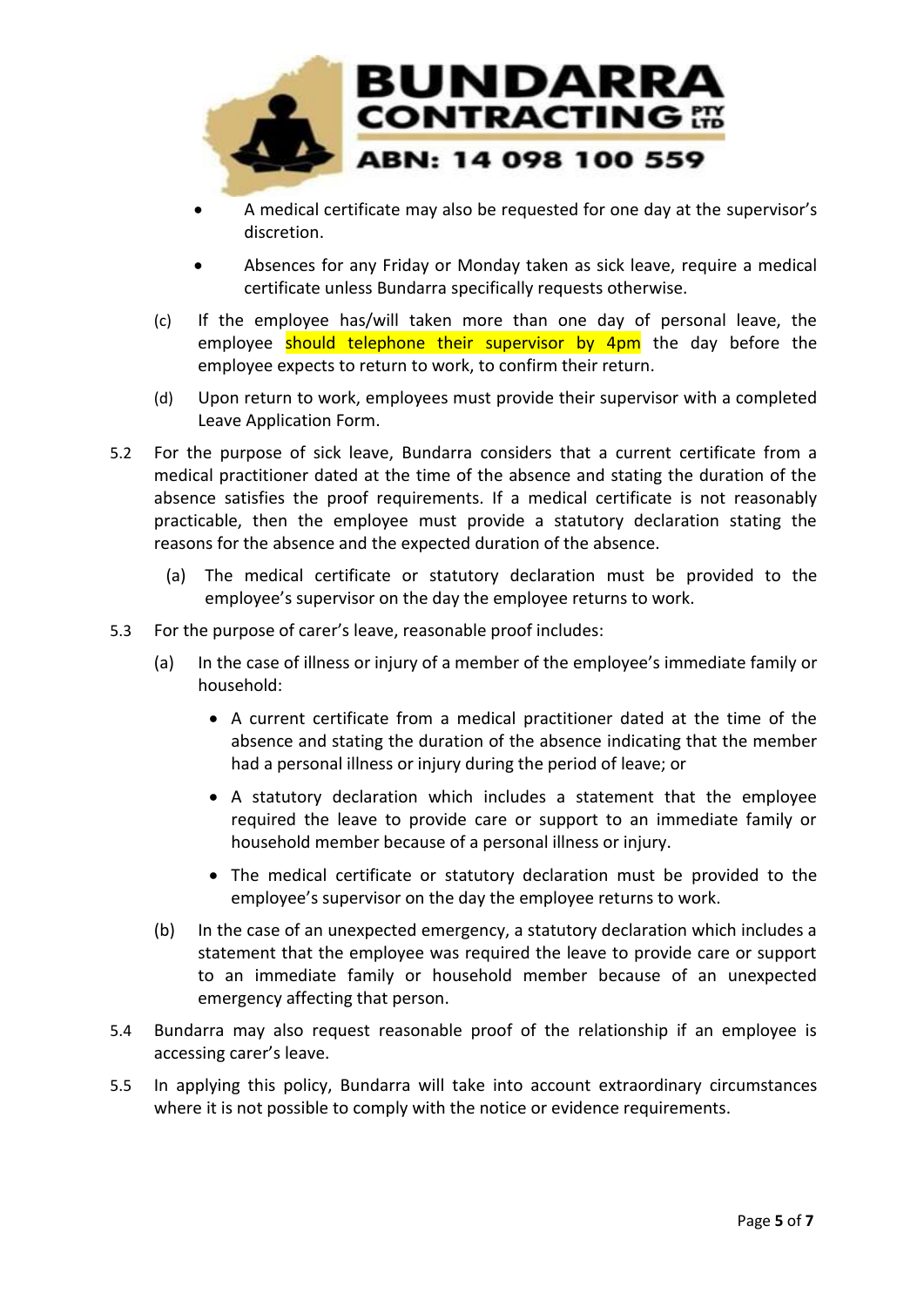

#### **6. Unpaid Carer's Leave**

- 6.1 Where an employee has exhausted their entitlement to paid personal/carer's leave, or where the employee is a casual employee, the employee is entitled to two days of unpaid carer's leave for each occasion where a member of their immediate family or household requires care or support due to:
	- (a) A personal illness or injury; or
	- (b) An unexpected emergency affecting the member.
- 6.2 The same notice and evidence requirements apply to unpaid carer's leave as apply to paid carer's leave as outlined above at clause 5.

#### **7. Compassionate Leave**

- 7.1 Compassionate leave is provided in accordance with the NES or applicable award.
- 7.2 Staff should advise their supervisor as soon as is reasonably practical of their intention to take compassionate leave. Whenever possible staff should advise their supervisor at least 2 hours prior to the commencement of their shift and indicate the expected duration of the absence.
- 7.3 In order to be entitled to compassionate leave, an employee must provide evidence to satisfy a reasonable person of the illness, injury or death. Bundarra may also require the employee to provide proof to satisfy a reasonable person of the relationship between the employee and the person they are taking compassionate leave for.
- 7.4 Upon return to work, the employee must provide their supervisor with a completed Leave Application Form.
- 7.5 Casual employees are not entitled to paid compassionate leave.

#### **8. Community Service Leave**

- 8.1 Community Service Leave is provided in accordance with the NES and relevant State legislation to attend:
	- (a) Jury service; or
	- (b) A voluntary emergency management activity with a recognised body to deal with an emergency or natural disaster.
- 8.2 Employees must notify their supervisor as soon as reasonably practicable of their intention to take leave and advise the period (or expected period) of the absence. The employee must also complete a Leave Application Form.
- 8.3 To be entitled to community service leave, employees must provide proof to satisfy a reasonable person that they have been or will be engaged in an eligible community